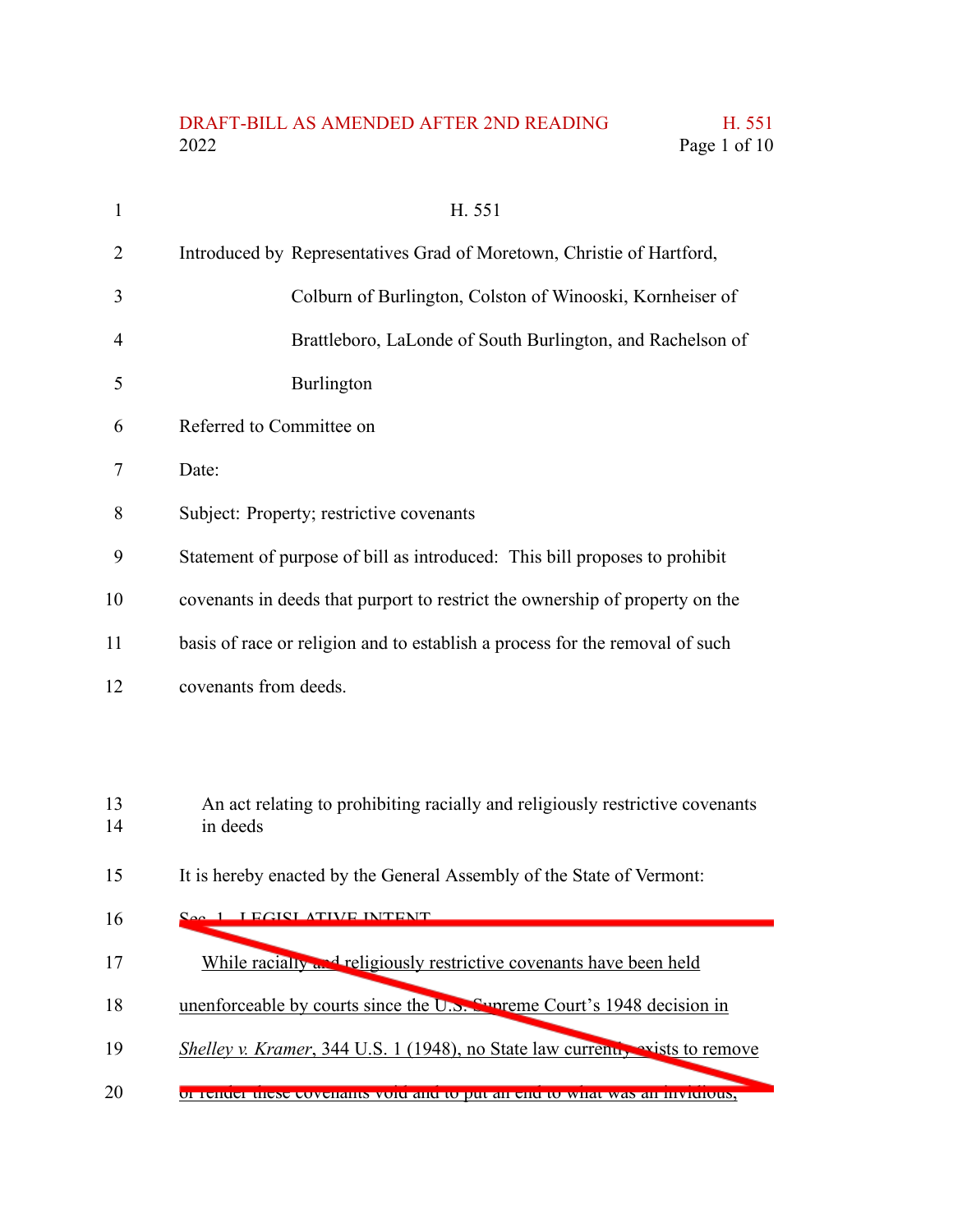| 1              | storical practice of discrimination in the United States. This practice was        |
|----------------|------------------------------------------------------------------------------------|
| $\overline{2}$ | responsible, in part, for preventing Americans of BIPOC and religious              |
| 3              | minorit, backgrounds from fully participating in one of the greatest               |
| 4              | expansions of wealth and prosperity in this country's history through federally    |
| 5              | backed mortgages and freely available homeownership. It is the intent of the       |
| 6              | General Assembly that this Act prohibit racially and religiously restrictive       |
| $\overline{7}$ | covenants from ever from being used in Vermont again, regardless of their          |
| 8              | enforceability, and that it est. blish a process for their removal from existing   |
| 9              | real estate transaction records.                                                   |
| 10             | Sec. 2. 27 V.S.A. § 546 is added to read:                                          |
| 11             | § 546. RACIALLY AND RELIGIOUSLY RESTRICTIVE COVENANTS IN                           |
| 12             | DEEDS PROHIBITED; PROCESS FOR REMOVAL                                              |
| 13             | $(a)(1)$ A deed, mortgage, plat, or other recorded device recorded on or after     |
| 14             | July 1, 2022 shall not contain a covenant, easement, or any other restrictive or   |
| 15             | reversionary interest purporting to restrict the ownership of use of real          |
| 16             | property on the basis of race or religion.                                         |
| 17             | (2) A covenant, easement, or any other restrictive or reversitinary                |
| 18             | interest in a deed, mortgage, plat, or other recorded device purporting to         |
| 19             | restrict the ownership or use of real property on the basis of race or religion is |
| 20             | deciated contrary to the public policy of the state of vermont and shall be vold   |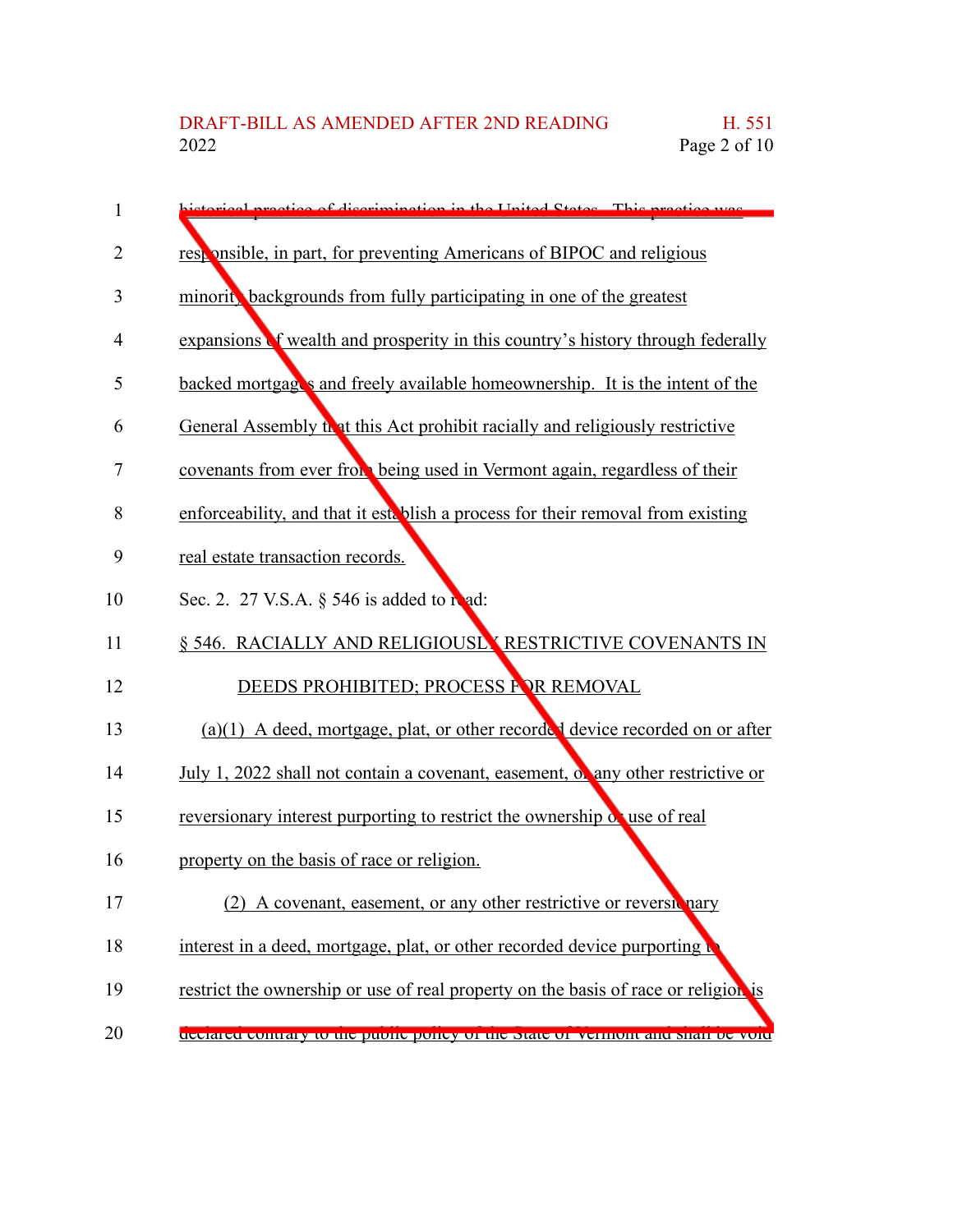| 1  | d unonforceable. This subdivision shall analy to a restrictive equator            |
|----|-----------------------------------------------------------------------------------|
| 2  | exe uted at any time.                                                             |
| 3  | restrictive covenant, easement, or similar restrictive or reversionary<br>(b)     |
| 4  | interest provibited by subsection (a) of this section may be released by the      |
| 5  | owner of the real property interest subject to the covenant by recording a        |
| 6  | Certificate of Relea e of Certain Prohibited Covenants. The real property         |
| 7  | owner may record the contracted prior to recording a deed conveying the           |
| 8  | property or at any other time the owner discovers that the prohibited covenant    |
| 9  | exists. The certificate may be prepared without assistance of an attorney but     |
| 10 | shall conform substantially to the following Certificate of Certain Prohibited    |
| 11 | Covenants form:                                                                   |
| 12 | "CERTIFICATE OF RELEASE OF CERTAIN PROHIBITED COVENANTS                           |
| 13 | Town of Record:                                                                   |
| 14 | Date of Instrument containing prohibited covenant                                 |
| 15 | <b>Instrument Type:</b>                                                           |
| 16 | Deed Book<br>or Plat Book<br>Page<br>Page                                         |
| 17 | Name(s) of Current Owner(s):                                                      |
| 18 | <b>Real Property Description:</b>                                                 |
| 19 | <b>Brief Description of Prohibited Covenant:</b>                                  |
| 20 | The covenant contained in the above-mentioned instrument is released from         |
| 21 | the above-described real property to the extent that it contains terms purporting |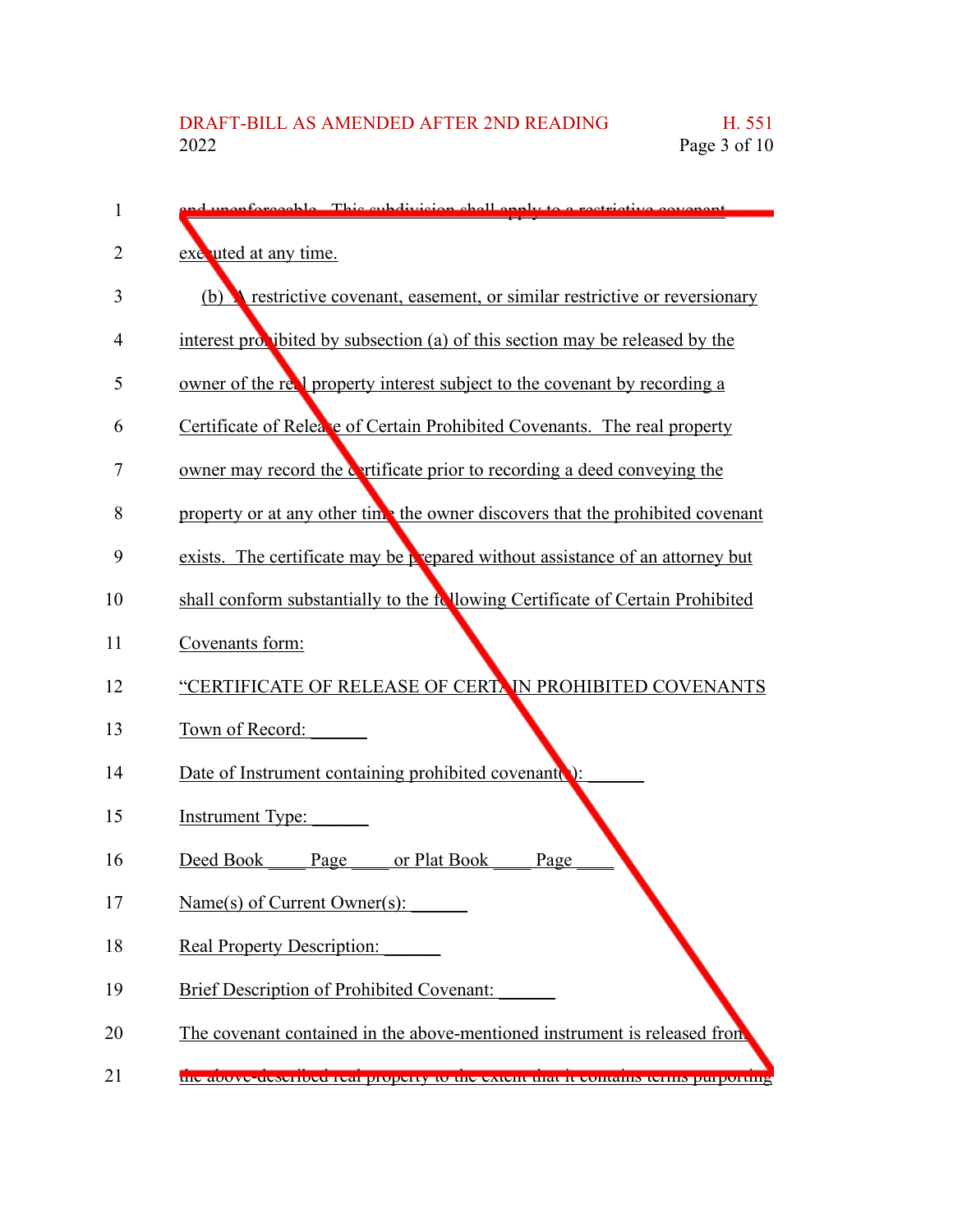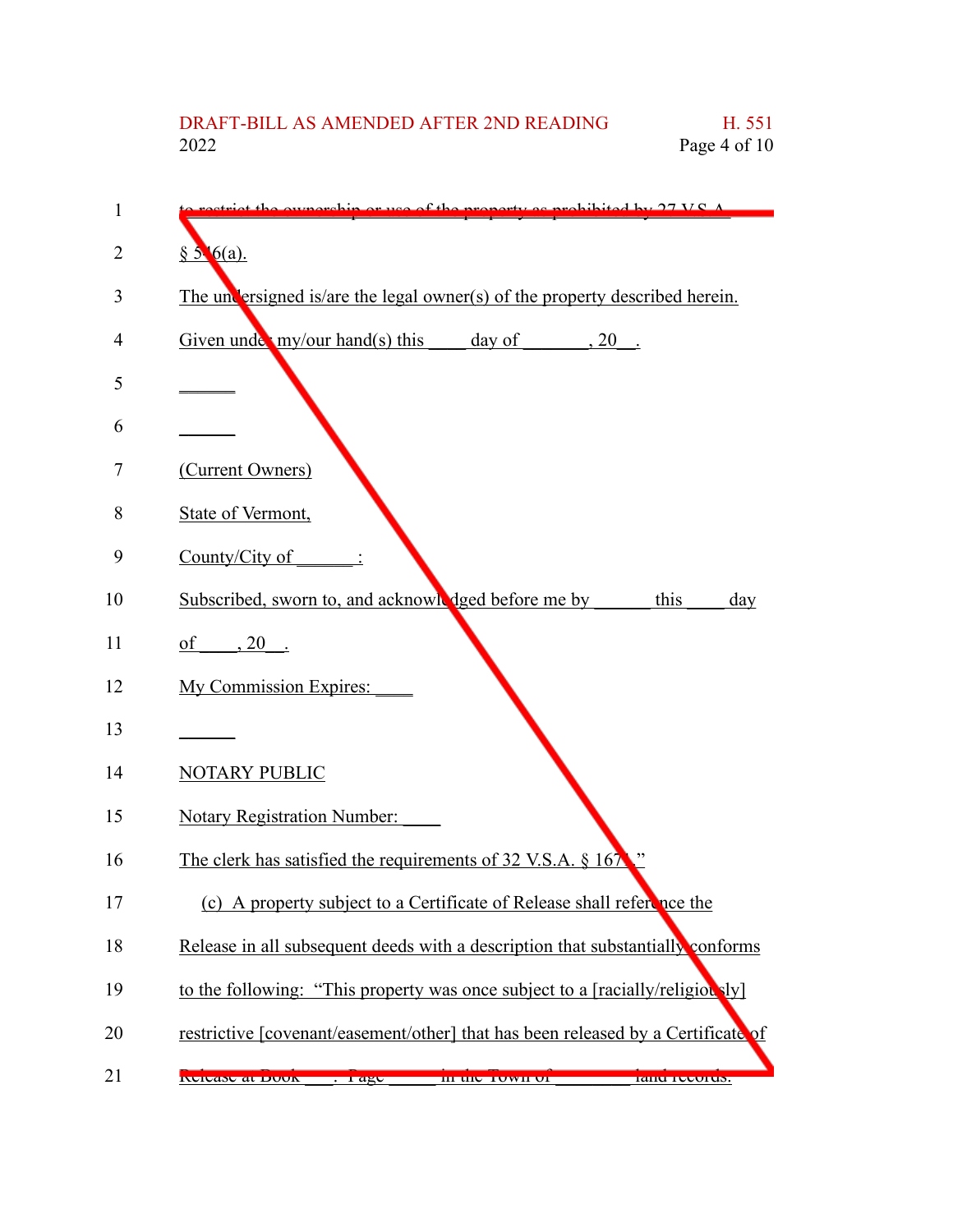| 1  | is Loovenant/essement/otherl was nort of a widespread historic prostice of         |
|----|------------------------------------------------------------------------------------|
| 2  | disc imination against [racial/religious] minorities."                             |
| 3  | Sec. 3. $32$ V.S.A. $\S$ 1671 is amended to read:                                  |
| 4  | § 1671. TOWN CLERK                                                                 |
| 5  | (a) For the perposes of this section, a "page" is defined as a single side of a    |
| 6  | leaf of paper on which is printed, written, or otherwise placed information to     |
| 7  | be recorded or filed. The maximum covered area on a page shall be 7 1/2            |
| 8  | inches by 14 inches. All letters shall be at least one-sixteenth inch in height or |
| 9  | in at least eight-point type. Unless otherwise provided by law, the fees to the    |
| 10 | town clerks shall be as follows:                                                   |
| 11 | (1) For recording a trust mortgage leed as provided in 24 V.S.A.                   |
| 12 | § 1155, \$15.00 per page;                                                          |
| 13 | * * *                                                                              |
| 14 | (g) When a fee applies under this section, no fee shall be required for the        |
| 15 | recordation of:                                                                    |
| 16 | (1) a Certificate of Release of Certain Prohibited Coven nts pursuant to           |
| 17 | 27 V.S.A. $\S$ 546(b); or                                                          |
| 18 | (2) a deed correction subject to 27 V.S.A. $\S$ 546(a).                            |
| 19 | Sec. 4. EFFECTIVE DATE                                                             |
| 20 | THIS act shall take effect on July 1, 2022.                                        |

*Sec. 1. LEGISLATIVE INTENT*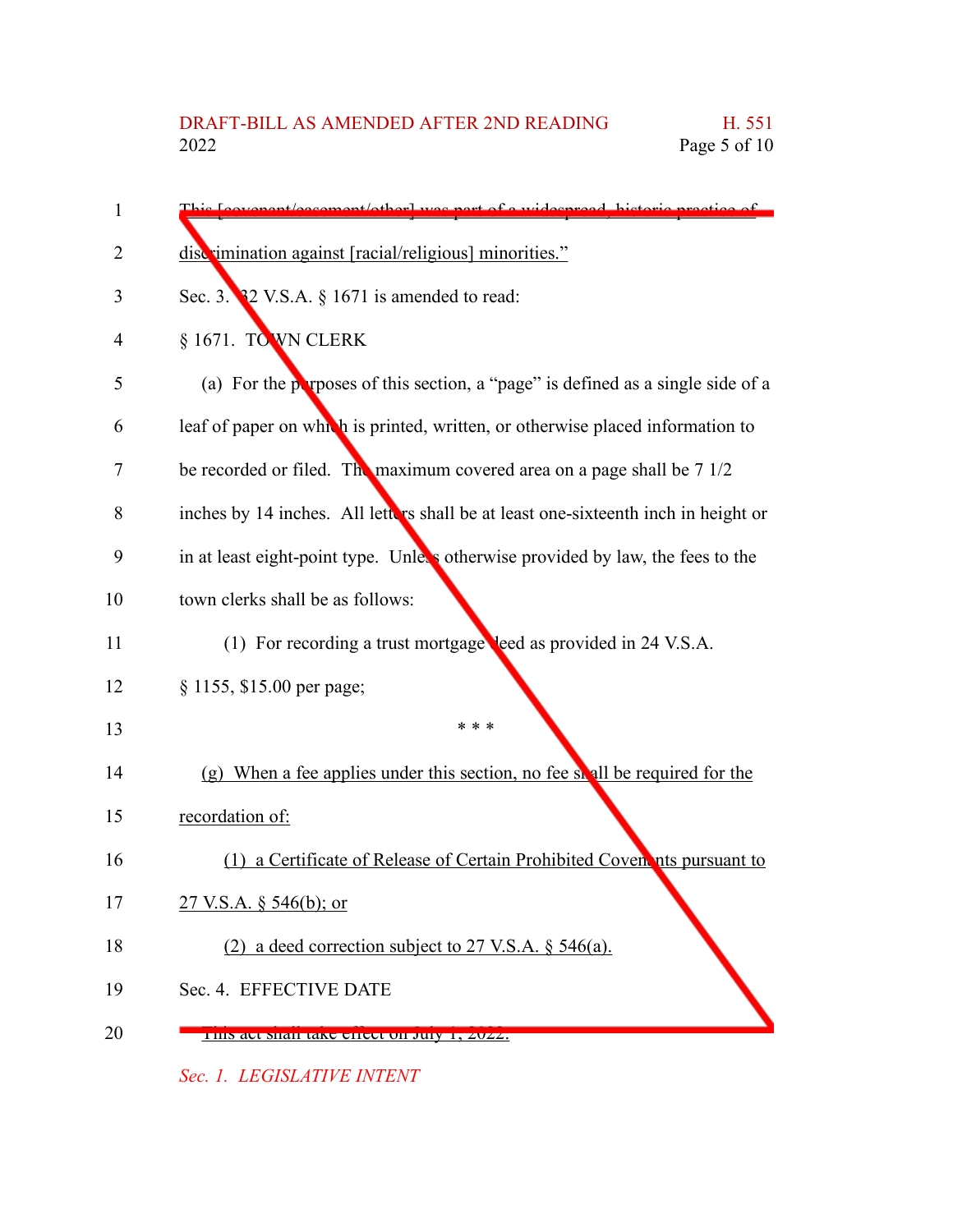*While racially and religiously restrictive covenants have been held unenforceable by courts since the U.S. Supreme Court's 1948 decision in Shelley v. Kramer, 344 U.S. 1 (1948), no State law currently exists to remove or render these covenants void and to put an end to what was an invidious, historical practice of discrimination in the United States. This practice was responsible, in part, for preventing Americans of BIPOC and religious minority backgrounds from fully participating in one of the greatest expansions of wealth and prosperity in this country's history through federally backed mortgages and freely available homeownership. It is the intent of the General Assembly that this act prohibit racially and religiously restrictive covenants from ever being used in Vermont again, regardless of their enforceability, and that it establish a process for their removal from existing real estate transaction records.*

*Sec. 2. 27 V.S.A. § 546 is added to read:*

*§ 546. RACIALLY AND RELIGIOUSLY RESTRICTIVE COVENANTS IN*

*DEEDS PROHIBITED; PROCESS FOR REMOVAL*

*(a)(1) A deed, mortgage, plat, or other recorded device recorded on or after July 1, 2022 shall not contain a covenant, easement, or any other restrictive or reversionary interest purporting to restrict the ownership or use of real property on the basis of race or religion.*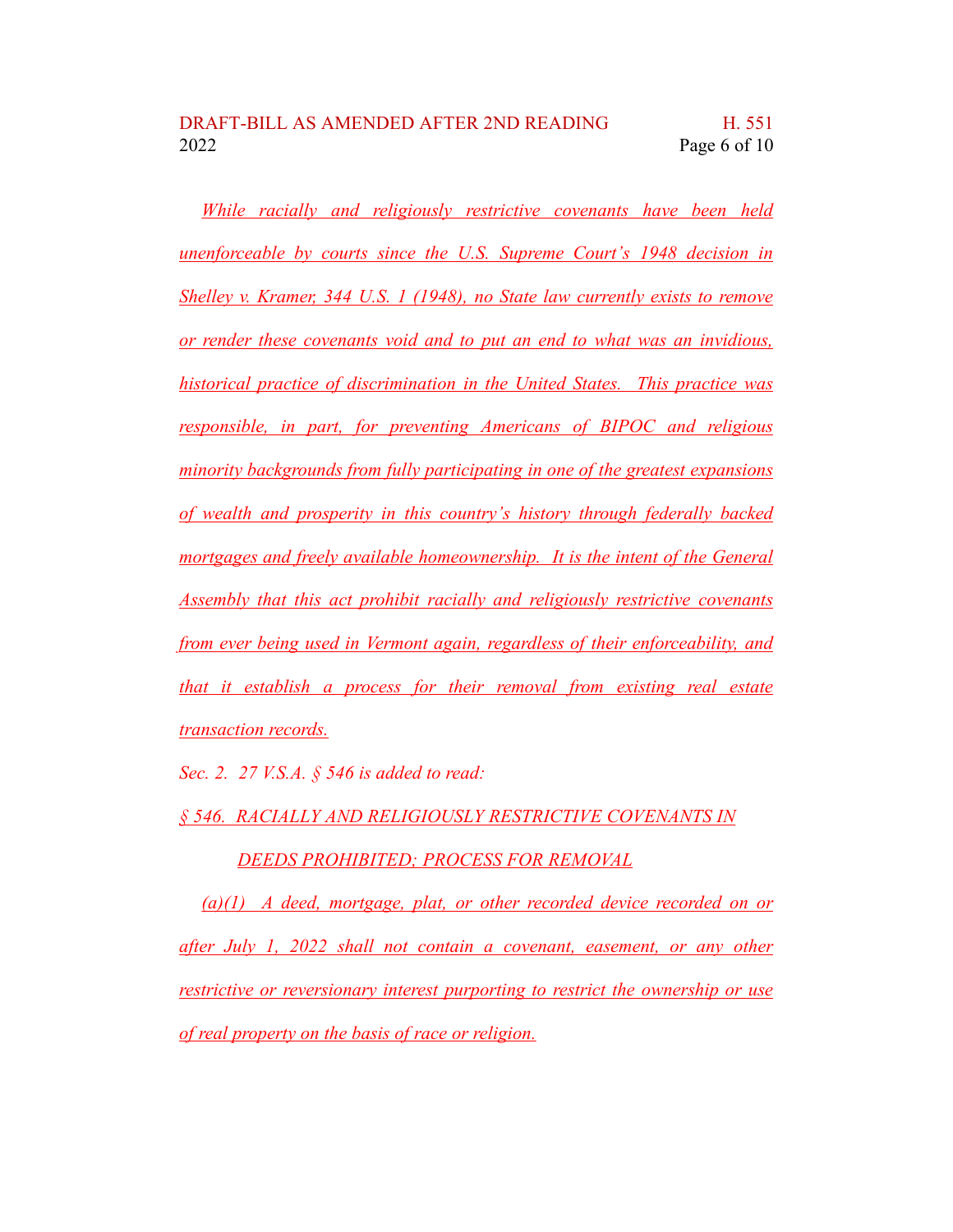*(2) A covenant, easement, or any other restrictive or reversionary interest in a deed, mortgage, plat, or other recorded device purporting to restrict the ownership or use of real property on the basis of race or religion is declared contrary to the public policy of the State of Vermont and shall be void and unenforceable. This subdivision shall apply to a restrictive covenant executed at any time.*

*(b) A restrictive covenant, easement, or similar restrictive or reversionary interest prohibited by subsection (a) of this section may be released by the owner of the real property interest subject to the covenant by recording a Certificate of Release of Certain Prohibited Covenants. The real property owner may record the certificate prior to recording a deed conveying the property or at any other time the owner discovers that the prohibited covenant exists. The certificate may be prepared without assistance of an attorney but shall conform substantially to the following Certificate of Certain Prohibited Covenants form:*

*"CERTIFICATE OF RELEASE OF CERTAIN PROHIBITED COVENANTS Town of Record: \_\_\_\_\_\_*

*Date of Instrument containing prohibited covenant(s)*:

*Instrument Type: \_\_\_\_\_\_*

*Deed Book \_\_\_\_ Page \_\_\_\_ or Plat Book \_\_\_\_ Page \_\_\_\_*

*Name(s) of Current Owner(s): \_\_\_\_\_\_*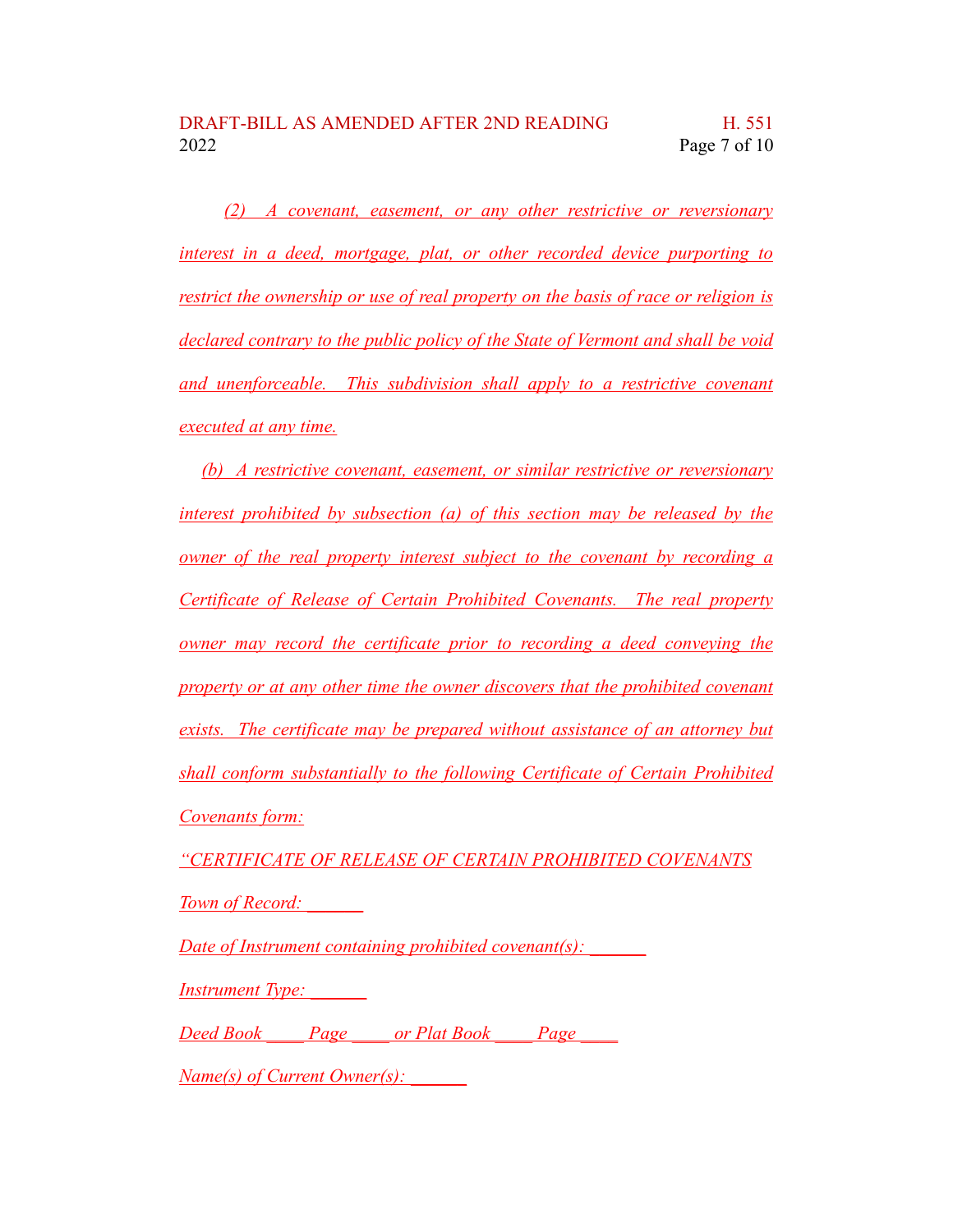## DRAFT-BILL AS AMENDED AFTER 2ND READING H. 551 2022 Page 8 of 10

*Real Property Description: \_\_\_\_\_\_ The covenant contained in the above-mentioned instrument is released from the above-described real property to the extent that it contains terms purporting to restrict the ownership or use of the property as prohibited by 27 V.S.A. § 546(a). The undersigned is/are the legal owner(s) of the property described herein. Given under my/our hand(s) this day of* , 20. *\_\_\_\_\_\_ \_\_\_\_\_\_ (Current Owners) (1) For an acknowledgment in an individual capacity: State of Vermont [County] of This record was acknowledged before me on \_\_\_\_\_\_\_\_\_\_\_\_\_\_\_\_\_\_\_\_\_ by \_\_\_\_\_\_\_\_\_\_\_\_ Date \_\_\_\_\_\_\_\_ Name(s) of individual(s)\_\_\_\_\_\_\_\_\_\_\_\_\_\_\_\_\_\_\_\_\_\_\_\_\_\_\_\_ Signature of notary public laterally defined as a set of <i>notary public Stamp \_\_\_\_\_\_\_\_\_\_\_\_ [\_\_\_\_\_\_\_\_\_\_\_\_\_\_\_\_\_\_] Title* of office  $\begin{bmatrix} My \text{ commission} \text{ expires:} \end{bmatrix}$ *(2) For an acknowledgment in a representative capacity: State* of *Vermont [County]* of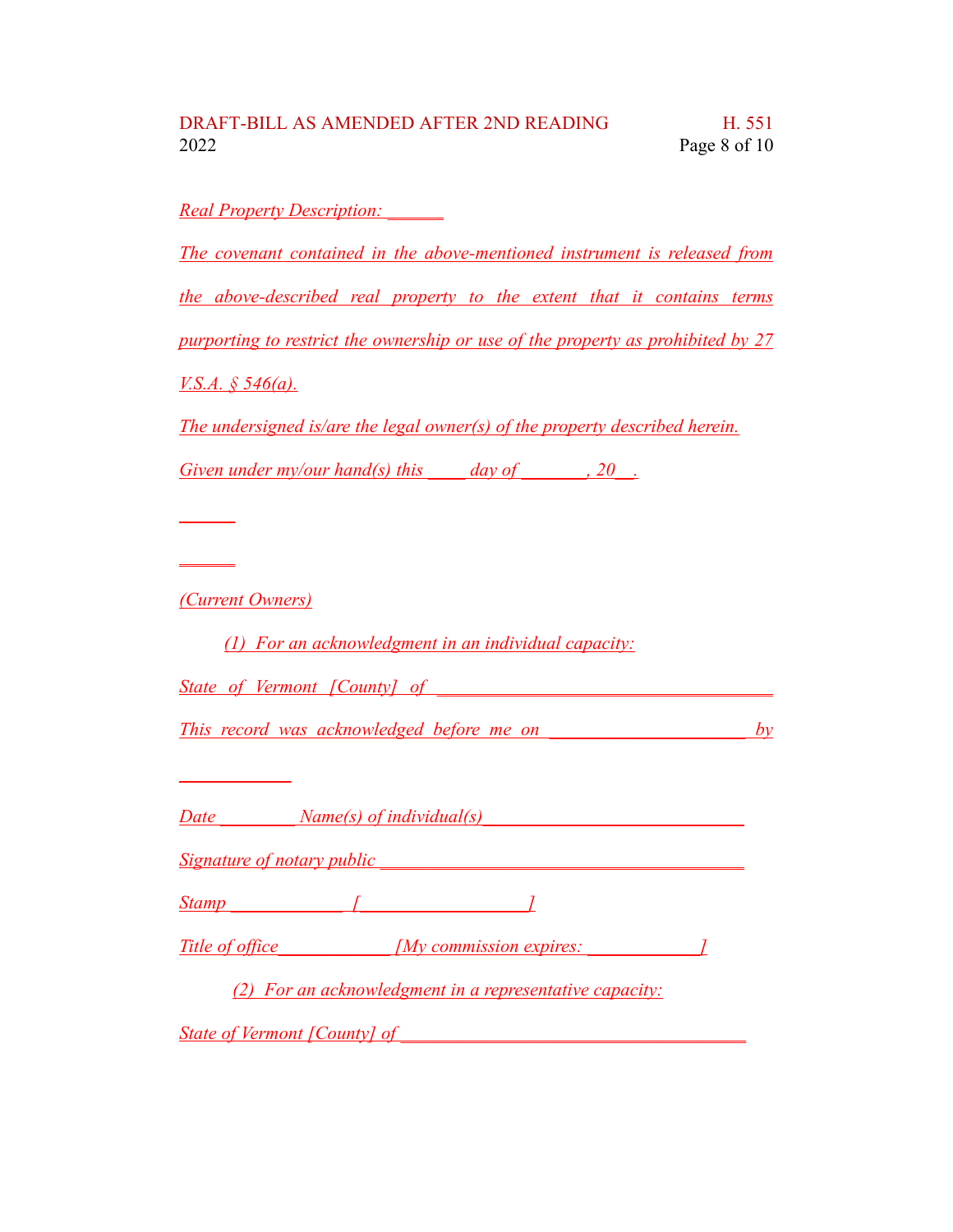## DRAFT-BILL AS AMENDED AFTER 2ND READING H. 551 2022 Page 9 of 10

|           | <u>This record was acknowledged before me on by</u>                        |          |
|-----------|----------------------------------------------------------------------------|----------|
|           | Date Name(s) of individual(s) as                                           |          |
|           | (type of authority, such as officer or trustee) of                         | (name of |
|           | party on behalf of whom record was executed).                              |          |
|           | <u>Signature of notary public Signature of notary public</u>               |          |
| $Stamp$ [ |                                                                            |          |
|           | Title of office My commission expires:                                     |          |
|           | The clerk has satisfied the requirements of 32 V.S.A. $\frac{6}{9}$ 1671." |          |
|           | Sec. 3. 32 V.S.A. § 1671 is amended to read:                               |          |

*§ 1671. TOWN CLERK*

*(a) For the purposes of this section, a "page" is defined as a single side of a leaf of paper on which is printed, written, or otherwise placed information to be recorded or filed. The maximum covered area on a page shall be 7 1/2 inches by 14 inches. All letters shall be at least one-sixteenth inch in height or in at least eight-point type. Unless otherwise provided by law, the fees to the town clerks shall be as follows:*

*(1) For recording a trust mortgage deed as provided in 24 V.S.A. § 1155, \$15.00 per page;*

*\* \* \**

*(g) When a fee applies under this section, no fee shall be required for the recordation of:*